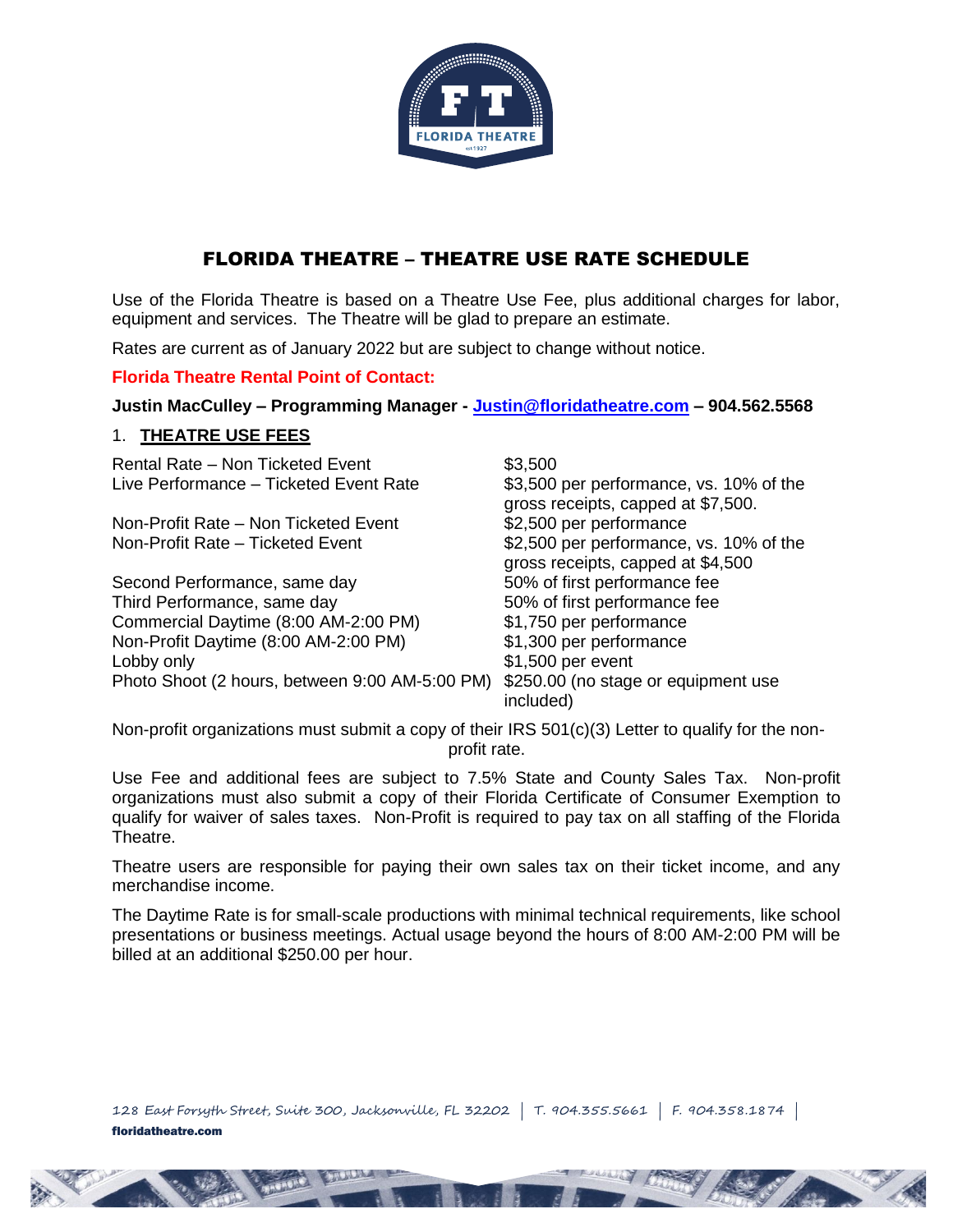

### 2. **ADDITIONAL FEES**

### **PERSONNEL**

Staffing levels are determined at the sole discretion of the Theatre according to the productions requirements of the performance, and the anticipated audience. Florida Theatre is a Union Stage House and employees IATSE 115 Staff.

### **Stage Labor**

Stagehands (Regular Labor Call) \$24.75 per hour, 4-hour minimum Stagehands (Show Call)  $$99.00$  per performance Board Operators (Regular Labor Call) \$24.75 per hour, 4-hour minimum Board Operators (Show Call) \$99.00 per performance Stagehands (Film, Industrial)… \$34.25 per hour, 4-hour minimum Board Operators (Film, Industrial) \$35.25 per hour, 4-hour minimum Stagehands (Film/Industrial – Show Call)… \$136.00 per performance Board Operators (Film/Industrial – Show Call) \$140.00 per performance

Payroll Charge… 26% on all wages Health/Pension/Welfare – Regular 26.5% on all stage labor wages Health/Pension/Welfare – Film/Industrial… 26.5% on all stage labor wages Holiday Rate **Time and a half** Hours in excess of 8 per day Time and a half Overnight (12:00 midnight-8:00 AM) Time and a half Third performance, same day Time and a half

# **Front of House Labor**

Uniformed Security Personnel  $$37.00$  per hour City of Jacksonville Surcharge<br>
T-Shirt Security<br>  $$24.00 / $22.50$  per hour<br>
\$24.00 / \$22.50 per hour EMT/Rescue  $$360.00$  per performance<br>Front of House staffing  $$475.00$  per performance Front of House staffing<br>Box Office Staff Staff Staff Staff Staff Staff Staff Staff Staff Staff Staff Staff Staff Staff Staff Staff Staff Staff Staff Staff Staff Staff Staff Staff Staff Staff Staff Staff Staff Staff Staff S Payroll Charge 26% on all wages

# **Ticket Office**

Box Office Set Up Fee  $$250$ Sales Charge (Comp Tickets). \$0.20 per ticket Refund Charge (online tickets) \$1.50 per ticket Consignment Fee per Ticket **\$1.50 per ticket** Credit Card Merchant Fees 5% of gross credit card sales

\$24.00 / \$22.50 per hour \$250 per performance Merchandise Sellers **\$100.00 each, per performance** 

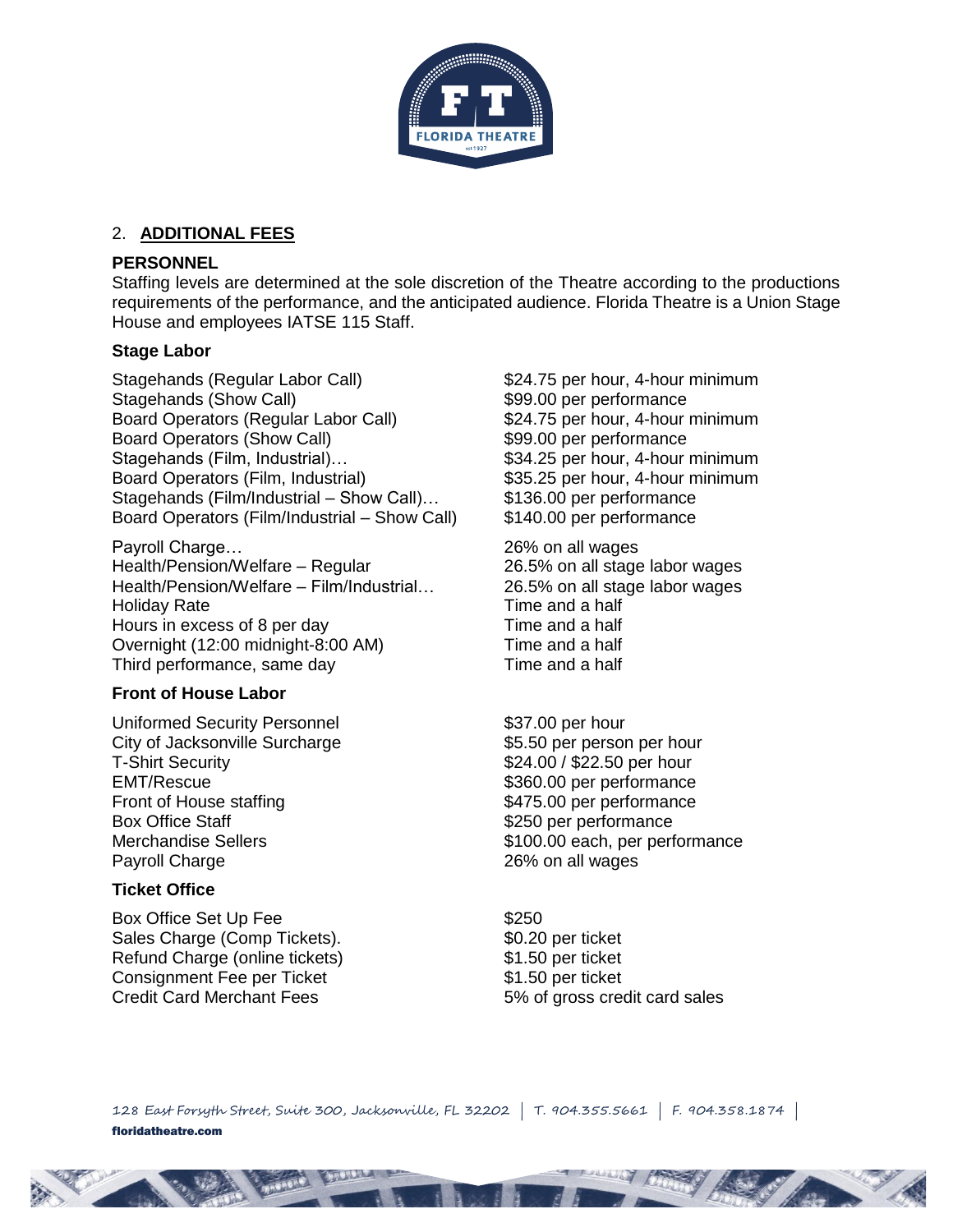

#### **Equipment and Other Fees**

Stage Lighting System  $$875.00$  per performance<br>Stage Sound System  $$875.00$  per performance Stage Sound System  $$875.00$  per performance<br>35mm Film Projection  $$750.00$  per performance Digital Film Projection  $$2,000.00$  per performance Follow Spotlights...  $$75.00$  each, per performance Stage Risers…… between the stage S25.00 each, per day Electrical Power Tie-In & Permit \$175.00 General Lobby Set-up \$150.00 per set-up Tables  $$5.00$  each, per day Chairs **61.00 each, per day** Red Carpet **\$75.00 per day** Cleaning  $$400.00$  per performance Merchandise Commission (House sells)… 30% of gross sales Merchandise Commission (Lessee sells) .20% of gross sales

### **Marketing**

\$750.00 per performance Equipment Rentals Cost plus 10% - Invoices Added to Settlement Catering Arrangements… Cost plus 10% - Invoices Added to Settlement Payments on behalf of Lessee Cost plus 10% - Invoiced Added to Settlement

Marketing Package (ticketed event) \$500.00 \*Program Manager to provide Package details.

Additional Local Advertising Cost plus 20%